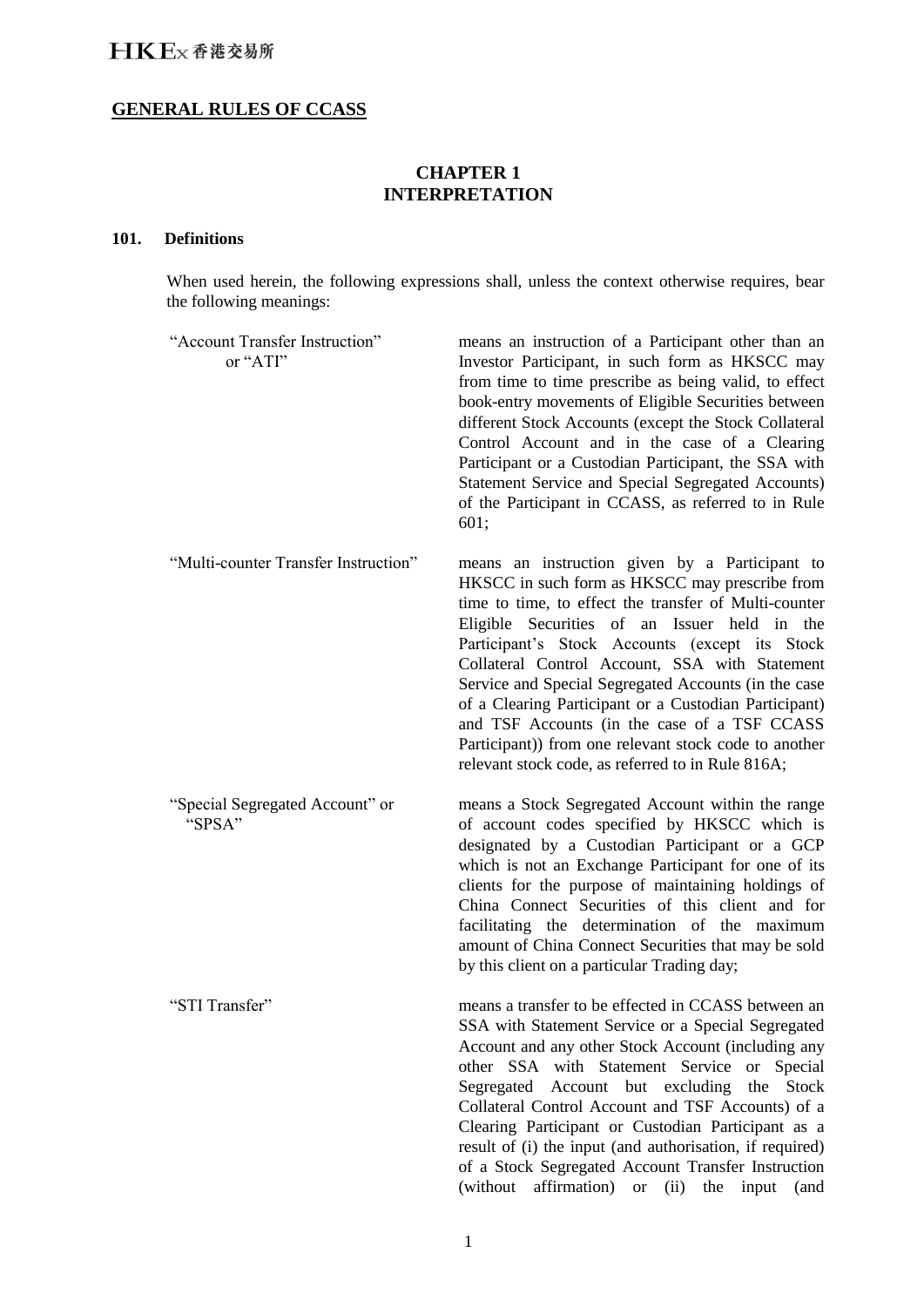"Stock Segregated Accounts" or "SSA"

authorisation, if required) of a Stock Segregated Account Transfer Instruction (with affirmation) affirmed by the relevant SSA Statement Recipient;

means, (i) in relation to each Clearing Participant or Clearing Agency Participant, the Stock Accounts in CCASS of such Participant other than its Stock Clearing Account, Stock Lending Account and Stock Collateral Control Account; and (ii) in relation to each Participant other than a Clearing Participant, a Clearing Agency Participant or an Investor Participant, the Stock Accounts in CCASS of such Participant other than its Stock Clearing Account and Stock Lending Account, as referred to in Rule 601, including but not limited to SSA with Statement Service and Special Segregated Accounts of the Participant, and in relation to a TSF CCASS Participant, TSF Accounts shall not be regarded as Stock Segregated Accounts;

"Stock Segregated Account Transfer Instruction" or "STI" means an instruction of a Clearing Participant or Custodian Participant, in such form as HKSCC may from time to time prescribe as being valid, to effect book-entry movements of Eligible Securities between an SSA with Statement Service or a Special Segregated Account and any other Stock Account of the Participant in CCASS (including any other SSA with Statement Service or Special Segregated Account but excluding the Stock Collateral Control Account and where a Clearing Participant or a Custodian Participant is a TSF CCASS Participant, excluding also the TSF Accounts), as referred to in Rule 601;

## **CHAPTER 6 STOCK ACCOUNTS AND CCMS COLLATERAL ACCOUNTS**

## **601. Stock Clearing Account / Stock Segregated Accounts / Stock Lending Account / Stock Collateral Control Account / TSF Accounts / Stock Account of an Investor Participant**

A Participant other than an Investor Participant may move Eligible Securities between its Stock Accounts, other than its Stock Collateral Control Account and, in the case of a Clearing Participant or a Custodian Participant, its SSA with Statement Service and Special Segregated Accounts, by the input of an Account Transfer Instruction in accordance with the Operational Procedures and the "CCASS Terminal User Guide for Participants" of HKSCC, as from time to time in force. A Clearing Participant or Custodian Participant may also move Eligible Securities between any of its SSA with Statement Service or Special Segregated Accounts and any other Stock Accounts (including other SSA with Statement Service and Special Segregated Accounts but excluding its Stock Collateral Control Account and TSF Accounts) by the input of a Stock Segregated Account Transfer Instruction in accordance with the Operational Procedures and the "CCASS Terminal User Guide for Participants" of HKSCC, as from time to time in force.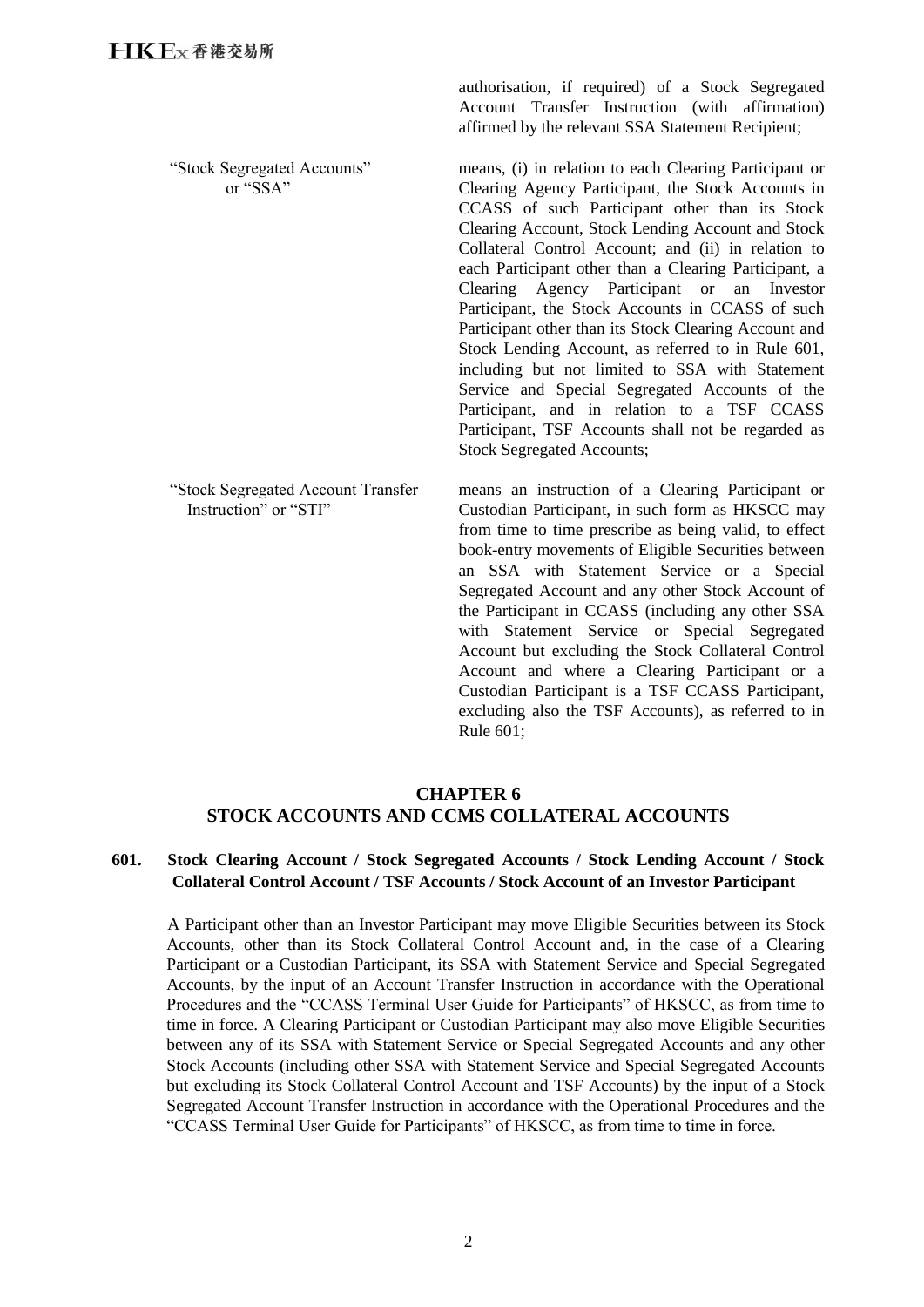## **CHAPTER 8 DEPOSITORY AND CUSTODIAN SERVICES**

#### **816B. Conversion service for Eligible Securities subject to parallel trading arrangements**

A Participant other than an Investor Participant that wishes to effect such a conversion of its holdings in the relevant Eligible Security in its Stock Accounts (except its Stock Collateral Control Account, SSA with Statement Service and Special Segregated Accounts (in the case of a Clearing Participant or a Custodian Participant) and TSF Accounts (in the case of a TSF CCASS Participant)) should provide Parallel Trading Conversion Instructions to HKSCC in accordance with the Operational Procedures.

#### **824. Custodian services in relation to China Connect Securities**

China Connect Securities are uncertificated securities. Physical deposit of China Connect Securities with and physical withdrawal of China Connect Securities from CCASS or the relevant China Connect Clearing House is not available. Accordingly, Rules relating to the physical deposit and withdrawal of securities are not applicable to China Connect Securities.

China Connect Securities are held by HKSCC for the account of Participants in an omnibus account maintained by HKSCC with the relevant China Connect Clearing House under a Clearing Link (including a central securities depository link) and are recorded in computerized form in CCASS. China Connect Securities may be credited to and debited from a Participant's Stock Account as a result of (a) the clearing and settlement of China Connect Securities Trades, and (b) the provision of any other China Connect Services by HKSCC to the Participant. HKSCC shall not be obliged to open or maintain any sub-account with the relevant China Connect Clearing House for a Participant or any other person in respect of China Connect Securities. However, HKSCC has in place daily reconciliation procedures with the relevant China Connect Clearing House and within CCASS to ensure that the credits and debits of China Connect Securities to and from each Participant's Stock Accounts are accurate.

The China Connect Securities that are credited by the relevant China Connect Clearing House to the omnibus account maintained by HKSCC with such China Connect Clearing House, and the China Connect Securities that are credited by HKSCC to the Stock Account of each Participant within CCASS, shall be held by HKSCC as nominee holder only. HKSCC has no proprietary interest in and is not the beneficial owner of any China Connect Securities held or recorded in such accounts. All proprietary interests in respect of China Connect Securities belong to the Participants or their clients (as the case may be).

As permitted in the Rules, Participants may hold their China Connect Securities in one or more Stock Segregated Accounts within CCASS. In addition, Custodian Participants and General Clearing Participants which are not Exchange Participants may hold their China Connect Securities in Special Segregated Accounts within CCASS.

HKSCC provides services to Participants as set out in Chapters 8, 11 and 41 of the Rules and the related CCASS Operational Procedures to enable them and their clients (as appropriate) to exercise their rights as owners of proprietary interests in China Connect Securities, including the right to receive dividends and other distributions and the power to exercise voting rights. Unless specifically provided for in the Rules, HKSCC will not exercise any right arising from or in relation to any China Connect Securities without the instruction of the Participants.

Where any Participant or any of its clients who is the beneficial owner of China Connect Securities decides to bring legal action in Mainland China to enforce its rights in relation to the China Connect Securities, HKSCC will: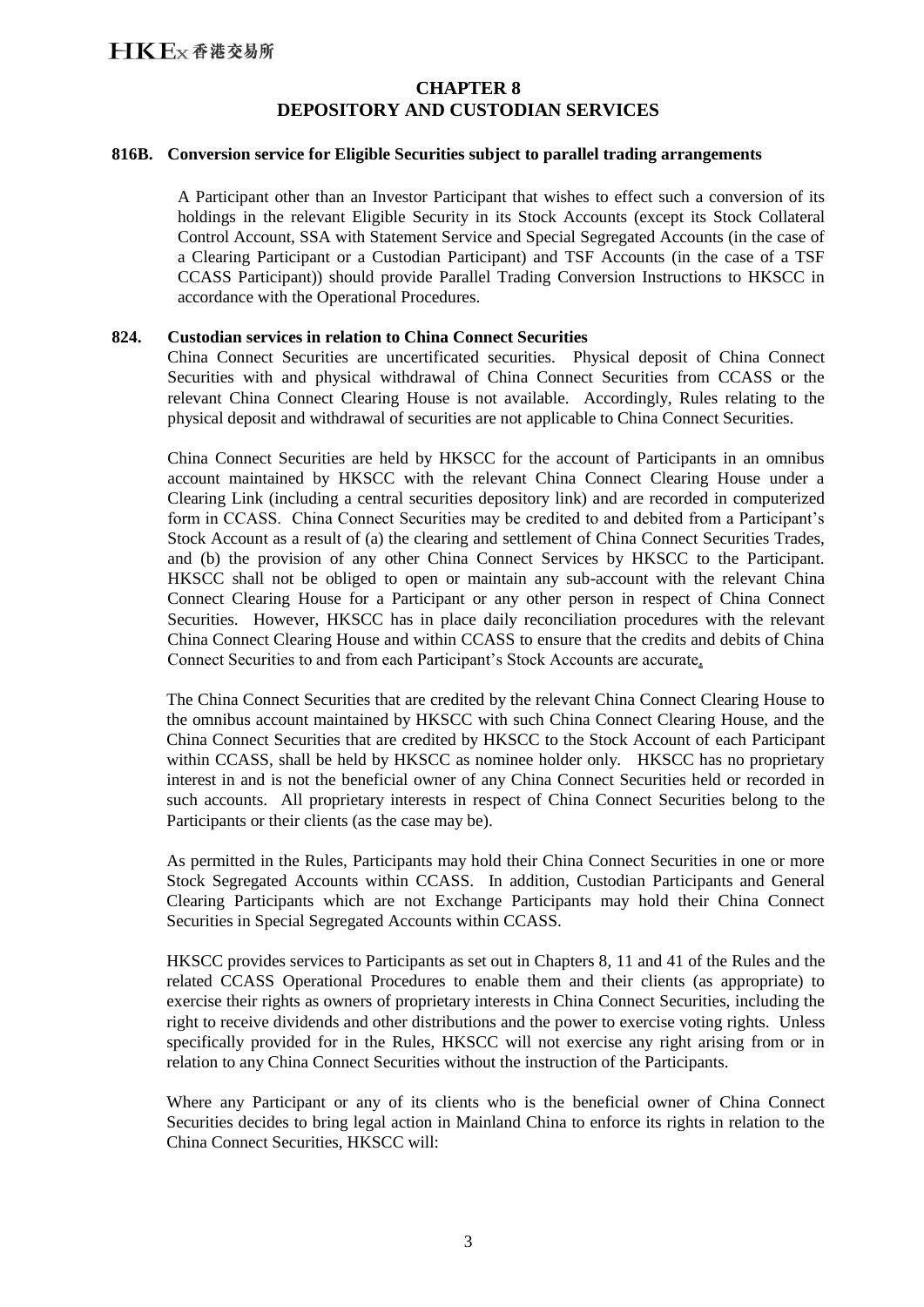# 5

- (a) upon the request of the Participant and after receiving the necessary information, documentation and indemnities as HKSCC may reasonably require from the Participant, provide certification to the relevant China Connect Clearing House for the purpose of providing evidential proof of the relevant Participant's or its client's holding in China Connect Securities at the relevant time; and
- (b) upon the request of the Participant, assist the Participant or its client in bringing the legal action in Mainland China in the manner as may be required under Mainland China law, after having regard to its statutory duties and subject to such conditions as HKSCC may reasonably require (including payment of fees and cost up-front and indemnities to the satisfaction of HKSCC).

Participants confirm and agree that their title or interest in and entitlements to the China Connect Securities (whether legal, equitable or otherwise) shall be subject to the applicable laws of Mainland China and Hong Kong, including laws relating to any disclosure of interest requirement or foreign shareholding restriction. Participants shall be responsible for ensuring that they comply with such applicable laws.

In the event that HKSCC, the Exchange or the SEHK Subsidiary is notified by the relevant China Connect Market, China Connect Clearing House or regulatory body that HKSCC's holding in a China Connect Security for Participants has caused any foreign shareholding limit to be exceeded in breach of any applicable law, HKSCC shall have the power to require Participants, as determined by HKSCC on a last-in-first-out basis, to reduce such amount of holdings in their respective Stock Accounts within such time period as may be required by HKSCC such that the applicable foreign shareholding limit will no longer be exceeded. Participants shall, upon receipt of any Forced-Sale Notice, reduce their or their clients' holdings in the relevant China Connect Security as referred to in Rule 4110(iv). Participants shall have arrangements and authorizations in place to enable them to effect the sale of the relevant China Connect Security on behalf of their clients should they fail to do so within the specified time period.

Where China Connect Securities of a Participant are held through HKSCC in any manner, the Participant covenants, represents and warrants to HKSCC that:-

- (a) it shall not raise any claims (whether in contract, tort or otherwise) against HKSCC arising from or relating to any form of tax, duty, fine or penalty imposed or levied on or in respect of the China Connect Securities under any applicable law or regulation, whether or not HKSCC is involved in any tax collection, withholding or related arrangement; and
- (b) unless HKSCC otherwise agrees, it shall only give voting or other instructions to HKSCC and not directly to any issuer or the issuer's authorized agent or representative.

#### **CHAPTER 12A FOREIGN EXCHANGE SERVICES**

#### **12A12. Stock Release Requests and Stock Release FX Transactions**

If a TSF CCASS Participant wishes to de-earmark earmarked TSF Stocks or to release earmarked TSF Stocks from the restrictions referred to in Rule 12A09 without selling them, it may effect a book-entry movement of the relevant number of earmarked TSF Stocks from its relevant TSF Account to any other Stock Account (except a Stock Collateral Control Account, an SSA with Statement Service and a Special Segregated Account) by inputting and authorising a Stock Release Request for submission to HKSCC.